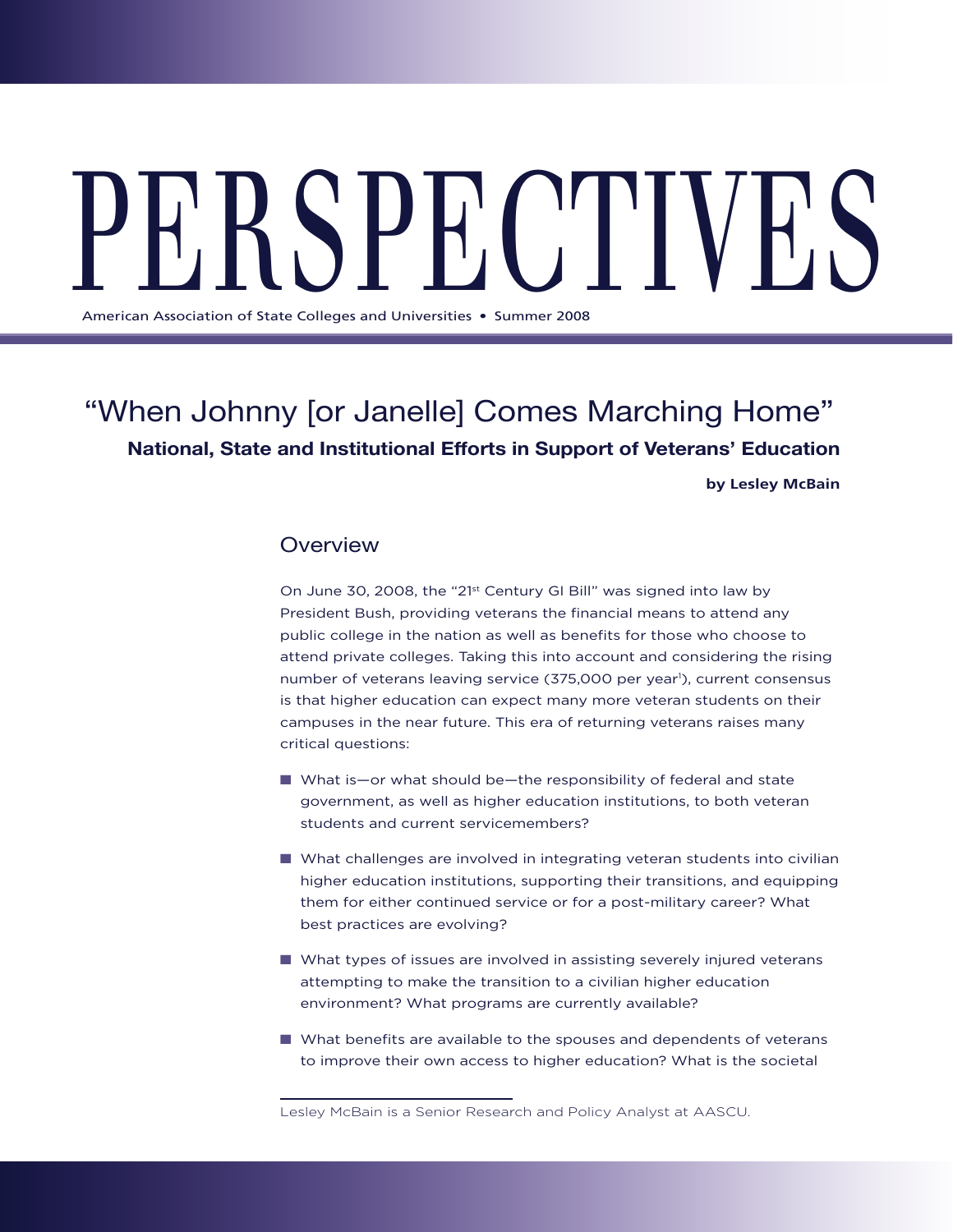responsibility toward spouses and dependents who have made their own sacrifices as part of the military family?

- **n** What policy implications are involved regarding the funding of veterans' attendance at public higher education institutions versus private higher education institutions?
- What are the societal benefits of having more veterans on campus at a time when the civilian and military worlds are seemingly drawing further apart?
- $\blacksquare$  What are the implications for institutions of an influx of veteran students?

This paper discusses the implications of the new GI Bill as well as provides a history of and context to veterans' education policy on the federal, state and institutional levels. It also spotlights some initiatives already in place at various levels to help veterans gain access to and succeed in higher education. While the initiatives discussed are laudable and replicable, they are only the beginning of what should be a comprehensive national agenda for recognizing the tremendous debt owed by America to veterans of the U.S. Armed Forces.

Encouraging veterans' enrollment helps increase America's competitiveness in the global economy and expand its human capital supply. This is particularly important since, according to the Campaign for a New G.I. Bill, 90 percent of enlisted men and women joined the military right after high school or shortly thereafter without earning a bachelor's degree.2 Given the number of veterans separating from the service each year and rejoining a civilian society where knowledge-based jobs are more common than not, facilitating their earning of undergraduate degrees is a benefit that works to both the advantage of individual veterans and America's intellectual competitiveness in the global arena.

## The Federal Role: History of the GI Bill and Veterans' Education

## The Birth and Evolution of the GI Bill, 1944–2008

The signing into law of the Servicemen's Readjustment Act of 1944 more popularly known as the GI Bill of Rights (or the GI Bill for short) and renamed the Montgomery GI Bill (MGIB) in 1984 to honor former Mississippi Congressman Gillespie V. "Sonny" Montgomery—was a catalyst for sweeping social change. A little over half of returning veterans, 7.8 million in total, $3$  used the GI Bill to further their education at colleges, vocational schools and on-the-job training. National leaders (former U.S.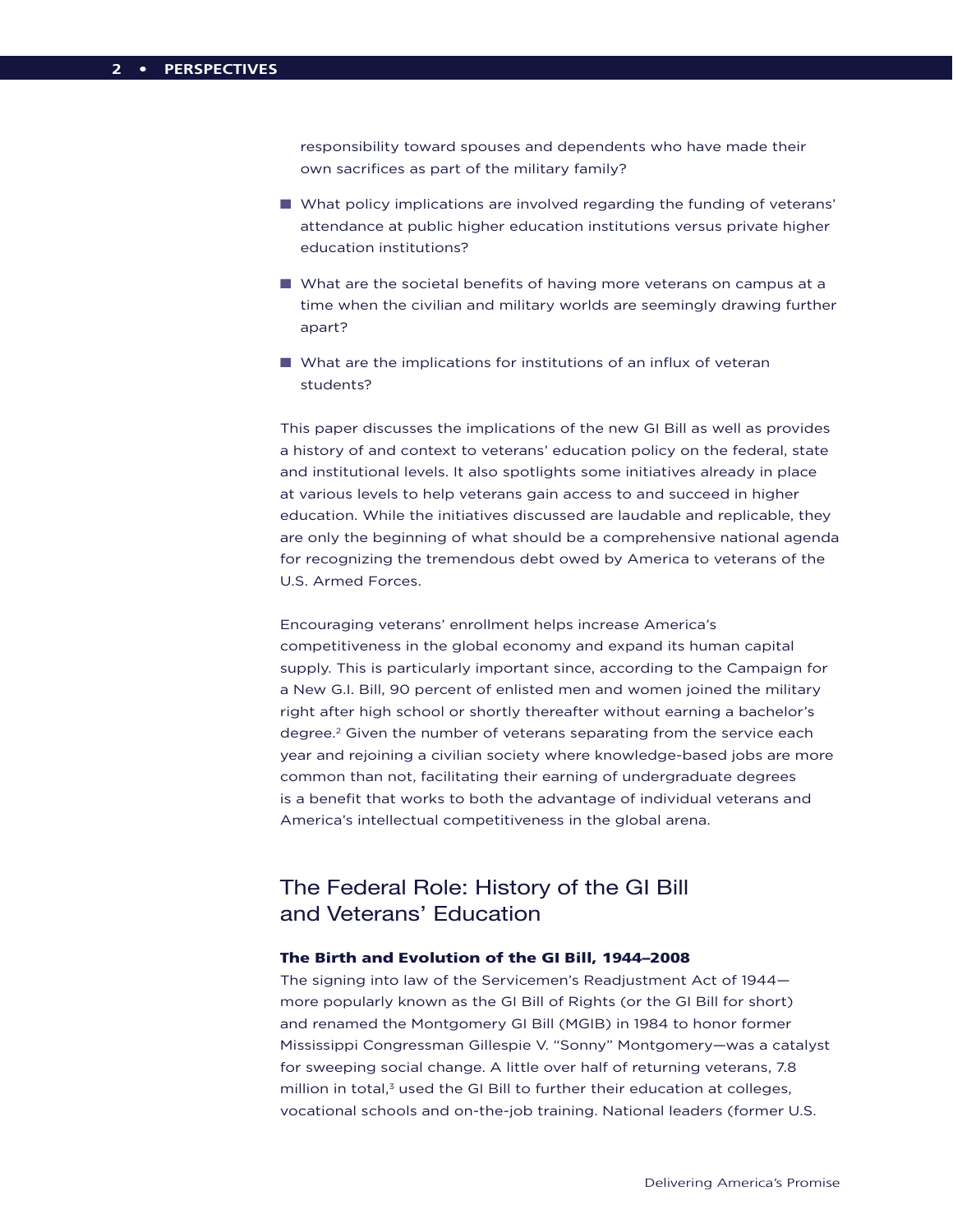presidents, senators and representatives) as well as Pulitzer and Nobel Prize winners used the GI Bill to get an education.4

The GI Bill was a reaction to the Bonus Army incidents after World War I, when more than 20,000 destitute, homeless World War I veterans who had been promised bonuses by the federal government—then told they wouldn't see them for 20 years—marched on Washington, D.C., in 1932 to protest and set up camp. Some even brought their impoverished families. Their protest camp was eventually razed by the U.S. military on direct orders from President Hoover, in a soldier-on-soldier conflict led by General Douglas MacArthur and General George S. Patton. Post-World War II era fears of a repeat of the Bonus Army debacle led to the passage of the first GI Bill.<sup>5</sup>

The GI Bill not only allowed veterans to receive a college or other vocational education and cross class lines in the process, but also contributed greatly to the post-World War II economic boom. Veterans enrolling in college under the GI Bill ultimately produced "450,000 engineers, 240,000 accountants, 238,000 teachers, 91,000 scientists, 67,000 doctors, 22,000 dentists, 17,000 writers and editors, and thousands of other professionals."6

But the experience of more recent veterans—at least until June 30, 2008—differed. As Patrick Campbell, an Iraq veteran and legislative director for the Iraq and Afghanistan Veterans of America, wrote in a recent op-ed article for the *San Francisco Chronicle,* "Everyone said they were going home [from Iraq] to get that college degree that Uncle Sam promised us when we enlisted. . . . I still laugh when people ask me whether the military paid for my education. When I tell them how meager the actual education benefits are, their shock always make[s] me feel like I just told a child that there is no such thing as the tooth fairy."7

## Was this an accurate depiction?

The full-time MGIB benefit rates for the 2007–2008 academic year, effective October 1, 2007 and prior to the passage of the New GI Bill, are \$1,101/month for active duty (Chapter 30) beneficiaries who completed an enlistment of three years or more.<sup>8</sup> Multiplied by a nine-month academic year, this works out to \$9,909 in annual MGIB assistance. It is a valid point that nonveteran students might consider this amount more than "meager" assistance, particularly since it does not include the possibility of other financial assistance from the federal Title IV program or other state/ institutional financial aid sources.

However—leaving aside the moral argument of how much veteran students should be compensated for their service to the country and focusing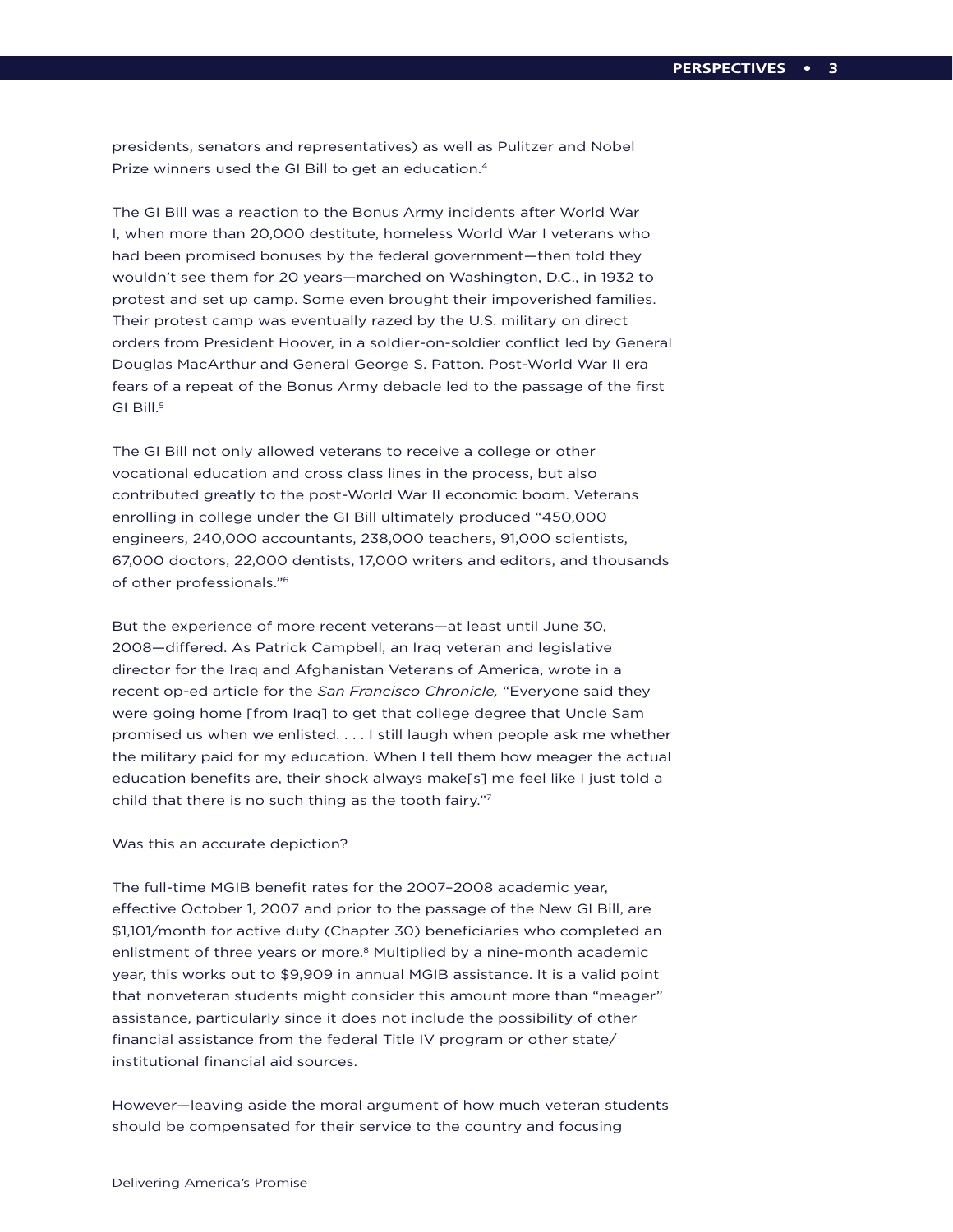strictly on numbers—the average cost of tuition, required fees, room and board at a public four-year college for the 2007–2008 academic year, according to the College Board, is \$13,589.9 The MGIB covers approximately 73 percent of the cost of tuition, fees, room and board at a public four-year college, and covers much less of the cost at a private nonprofit four-year college: 31 percent when using the 2007–2008 College Board estimated average cost of \$32,307.

By comparison, the original post-World War II GI Bill covered full tuition, fees and book costs, in addition to a living stipend, at most public and private colleges for a period of up to 48 months depending on the veteran's length of service. It also only required a 90-day enlistment with an honorable discharge.10

#### The New GI Bill of Today—and Tomorrow

To correct this disparity between past and present veterans' educational benefits, a new piece of legislation called the "Post 9/11 GI Bill" was introduced by a bipartisan group of senators who all served in the military—Jim Webb (D.-Va.), Frank Lautenberg (D-N.J.), Chuck Hagel (R.- Neb.), and John Warner (R.-Va.). The new GI Bill, signed into law on June 30, 2008, awards veterans who have served for three years on active duty after September 11, 2001 funds that cover tuition up to the cost of in-state tuition at the most expensive public college or university in that veteran's state. It also provides an additional \$1,000 stipend for books and supplies and a housing stipend based on the college's location, though students enrolled in online or distance education courses are not eligible for the housing stipend.<sup>11</sup>

While exact terms have not been finalized pending regulations prescribed by the Secretary of Defense, the bill permits servicemembers with a minimum of six years' enlistment who agree to an additional enlistment of at least four years to transfer at least 18 and possibly up to 36 months' worth of educational benefits to dependents and/or spouses. Thus, spouses may receive benefits after the servicemember has served for six years; dependents may receive benefits after the servicemember has served for 10 years.

Veterans' groups vocally supported the bill as a way to demonstrate commitment to the troops and help them readjust to civilian life. As President James Wright of Dartmouth College, a former Marine and ardent advocate for veteran students in higher education, put it, "We need to ensure that this generation of veterans is helped just as World War II veterans were aided by the G.I. Bill of that era."12

What will this legislation mean to a veteran who wants to attend college after August 1, 2009? The bill can be analyzed using the average College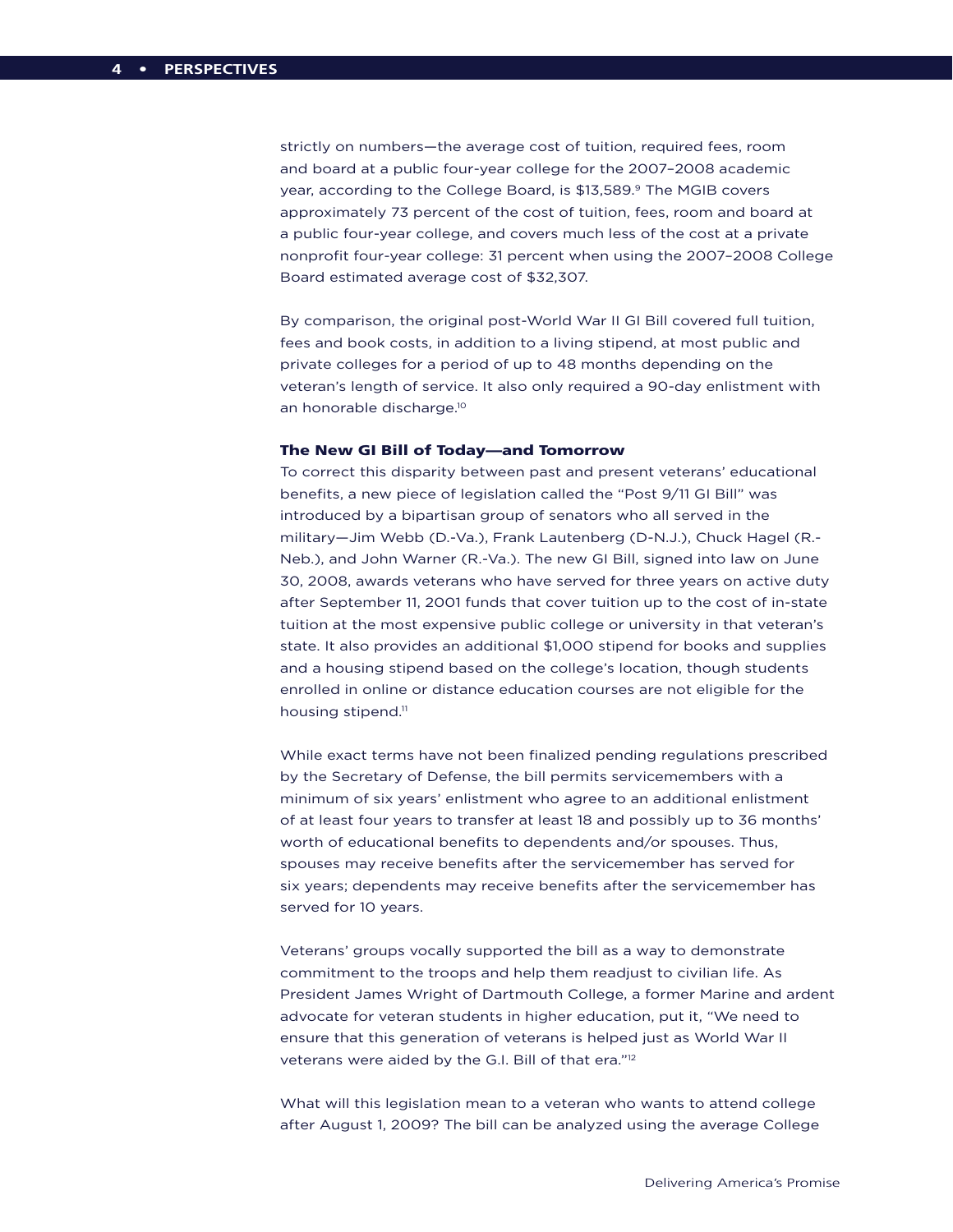Board public full-time four-year college tuition and fees figure of \$6,185 as a hypothetical "most expensive state college" tuition and fees figure. (It is important to keep in mind that state college tuitions vary.) The bill would thus cover \$6,185 of a veteran's tuition and fees and allot him or her an additional \$1,000 for the educational year in a books and supplies stipend plus a housing stipend based on the location of the college if she or he was not taking correspondence or online courses. Assuming a nine-month academic year and an average of \$1,000 per month in housing stipend, the veteran would receive a \$9,000 stipend and \$1,000 for books and supplies, for total educational assistance of \$16,185 in one academic year.

This differs from the original GI Bill in that the cost of attending private college is not automatically covered. The new GI Bill would fund approximately 26 percent of the average \$23,712 tuition and fee cost of a private college in 2007–2008, not including room and board. However, there is a provision in the bill that private colleges may enter into a voluntary agreement with the Department of Education to match 50 percent of the remaining costs and have the Department pay for the remaining 50 percent of costs.<sup>13</sup> Continuing to use the average cost as a hypothetical example (though it is again important to point out that private colleges can be more or less expensive) means the remaining average \$17,527 tuition cost would have \$8,763 paid by a participating institution and \$8,764 paid by the Department, not including the locationbased housing stipend or the \$1,000 books and supplies stipend.

## State Roles in Veterans' Education

States have responded in different ways to the educational and other needs of veterans (both those currently deployed and those returning to civilian lives), as well as their spouses and dependents. At present, there is no centrally coordinated effort among states to work together to meet these needs given the combination of veterans and servicemembers' mobility and states' individual governance structures. However, there is increased attention and goodwill toward veterans' higher education efforts. But some of states' obligations to servicemembers and their families will change with the reauthorization of the Higher Education Act (HEA), which at this writing is poised to become law.

Prior to the HEA reauthorization, the most common forms of state responses centered on the adjustment of veterans' residency status and tuition waivers or reductions. Ohio recently announced a program, the "Ohio G.I. Promise," that declares all veterans, spouses and dependents to be considered "honorary Ohioans" regardless of state of residence and charged in-state tuition rates for attending college on the GI Bill.14 Another generally common benefit has been reduced or waived tuition rates for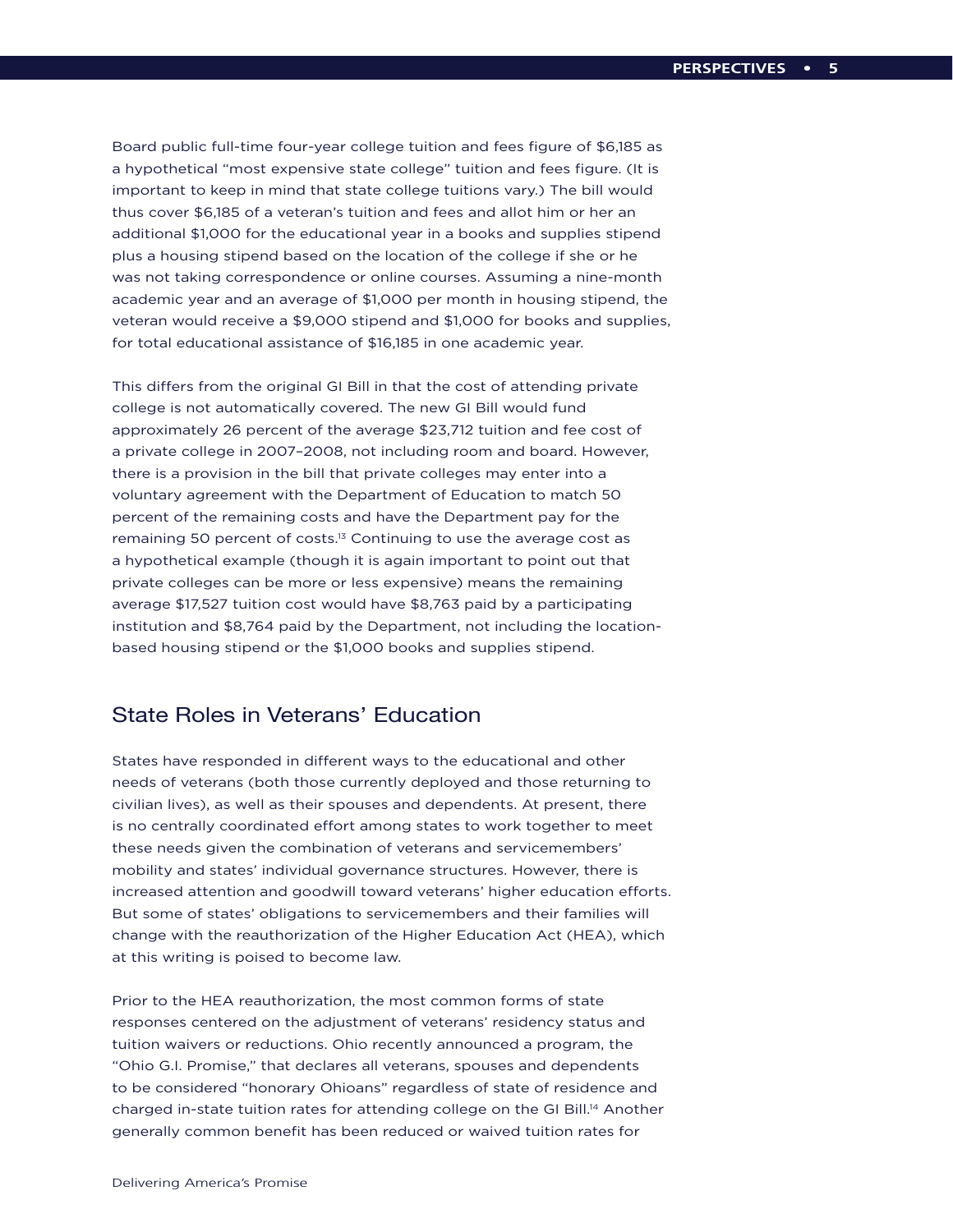dependents and/or spouses of servicemembers killed on active duty.<sup>15</sup> Currently, states can allow veterans and/or their dependents to either maintain residency status for in-state tuition when reassigned out of state or have the usual mandatory waiting period waived when they move into a state as a result of changing duty stations/assignments.

As of 2006, 45 states charged in-state tuition for nonresident activeduty military personnel stationed in their state, though tuition charges are different if personnel have been assigned to a particular state for educational purposes only. In addition, 46 states allowed dependents of military personnel to be charged the same tuition rate (generally in-state) as their military parents, though with caveats in some states relating to the servicemembers' state residency status. Four states—Alabama, Illinois, Iowa and Kansas—allow institutions to determine in-state tuition charges for nonresident active-duty military personnel on an individual basis.<sup>16</sup> HEA language will prohibit public institutions from charging more than in-state rates to dependents of active-duty servicemembers whose duty stations or domiciles are in the same state; it will also require public institutions to allow dependents and servicemembers to continue to pay in-state tuition rates while continuously enrolled, even if servicemembers' permanent duty stations are changed to somewhere outside the state.

In-state tuition eligibility is important not only for servicemembers, but for their dependents and/or spouses who are just as affected by frequent involuntary relocations. In respect to military dependents as opposed to military spouses, one case was highlighted in House Resolution No. 122 in the Michigan legislature urging exemptions allowing in-state residency status for military dependents whose active duty parent(s) had been transferred by the military. The bill specifically noted that "a Michigan resident who graduated from high school in Michigan, attended community college in Michigan, and works in Michigan was recently denied resident tuition status at the University of Michigan merely because his father, who is in active military service, was transferred to Illinois."17 Unfortunately, this is not an isolated case.

Dependents and spouses of servicemembers being granted in-state tuition rates at state colleges and universities is a long overdue acknowledgement of the sacrifices military spouses and dependents also make for their country. However, states will need to carefully consider funding and legislative issues in order to respond to new federal legislation related to veterans' education as well as the projected influx of veterans (and possibly their families) into state colleges and universities based on the new GI Bill. Given the current economic climate, this will be a delicate task.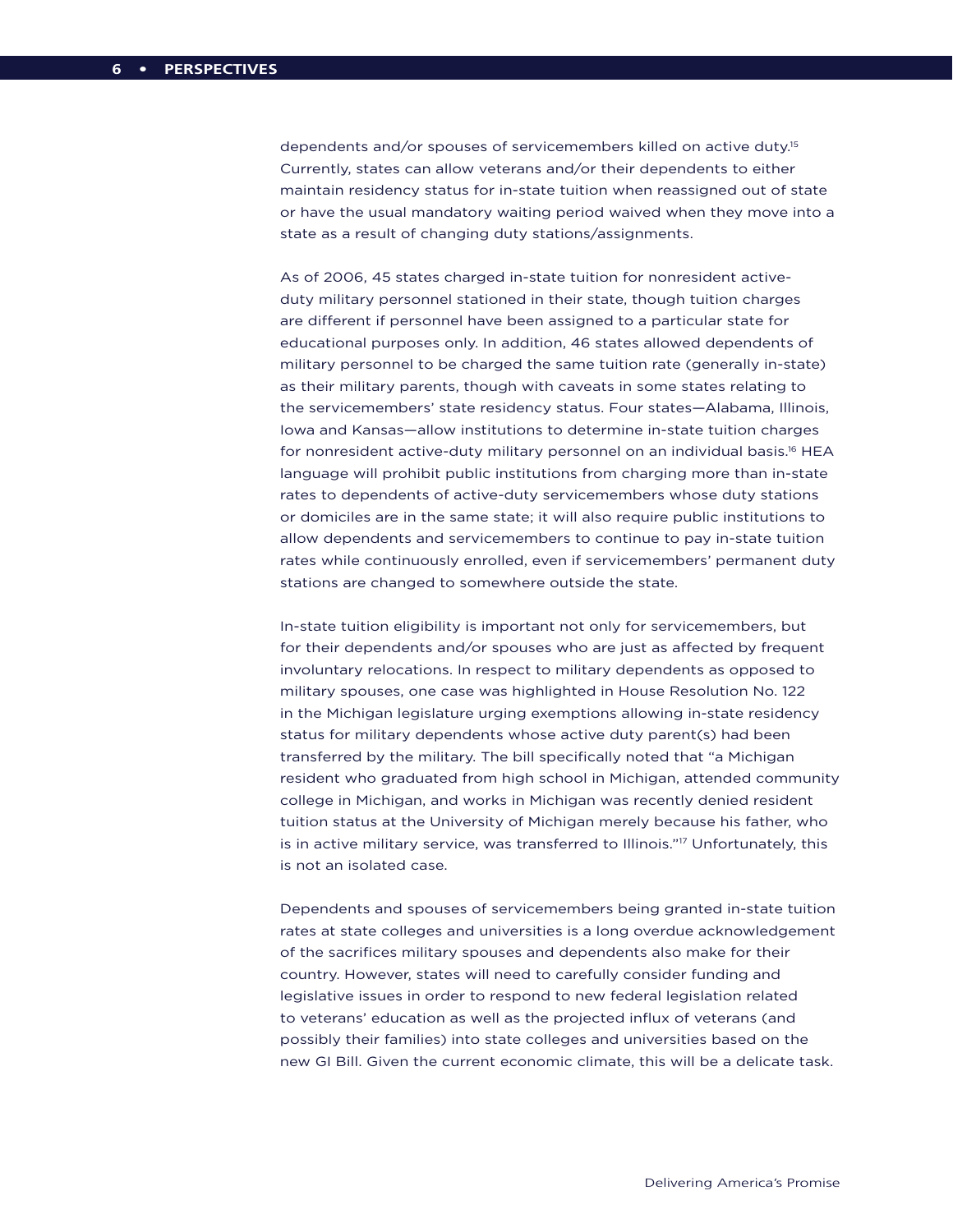## Institutional Roles in Veterans' Education

The importance of institutional roles in veterans' education is underscored by the recent American Council on Education (ACE) summit, "Serving Those Who Serve: Higher Education and America's Veterans." Student veterans were invited to the conference and addressed concerns ranging from finances to bureaucratic red tape to bridging the cultural gaps between them and their civilian classmates. The information provided by the student veterans emphasizes the unique position in which higher education institutions find themselves: they can provide not only support services for veterans entering (or re-entering, for those deployed in the middle of their studies) higher education, but also an opportunity for civilian and veteran students to learn from each other's experiences rather than be alienated by them. This enriches students, institutions and American society.

There is concern that the military and civilian worlds continue to draw away from each other. As Daniel Byman, director of the Center for Peace and Security Studies at Georgetown University (D.C.) and a senior fellow at the Saban Center for Middle East Policy at the Brookings Institution, cautions in a 2007 article, "The professionalization of the services has meant that many segments of the American population, particularly among the educated civilian elite, rarely interact with the military in any capacity. . . . That gap is dangerous for society, as wars can occur that do not engage the nation as a whole. The result is a growing divide, where a small part of the nation pays the price for the decisions of the majority of citizens who simply go about their lives with little change."<sup>18</sup> Thus bringing more veterans into civilian classrooms serves to bridge the gap and integrate higher education, as was done previously by World War II veterans using their version of the GI Bill.

The question, it seems, is how to integrate the two worlds as seamlessly as possible. Some specific areas and ideas used by colleges and universities to bridge the gap between veteran students and civilian colleges are discussed below. President James Wright of Dartmouth College (N.H.) points out that in some ways this is *not* a new experience for campuses:

Most campuses have, at some time or another, experienced a shift in their student demographics. Whenever this happens, the institution must consider what concerns or needs the newest members will need to succeed as students. A college or university may find that very little additional support is required beyond the services already in place, but they may also find that faculty or staff need to develop some additional procedures to be of help to students, or that some policies or structures present unnecessary challenges. Veterans are just one example of this sort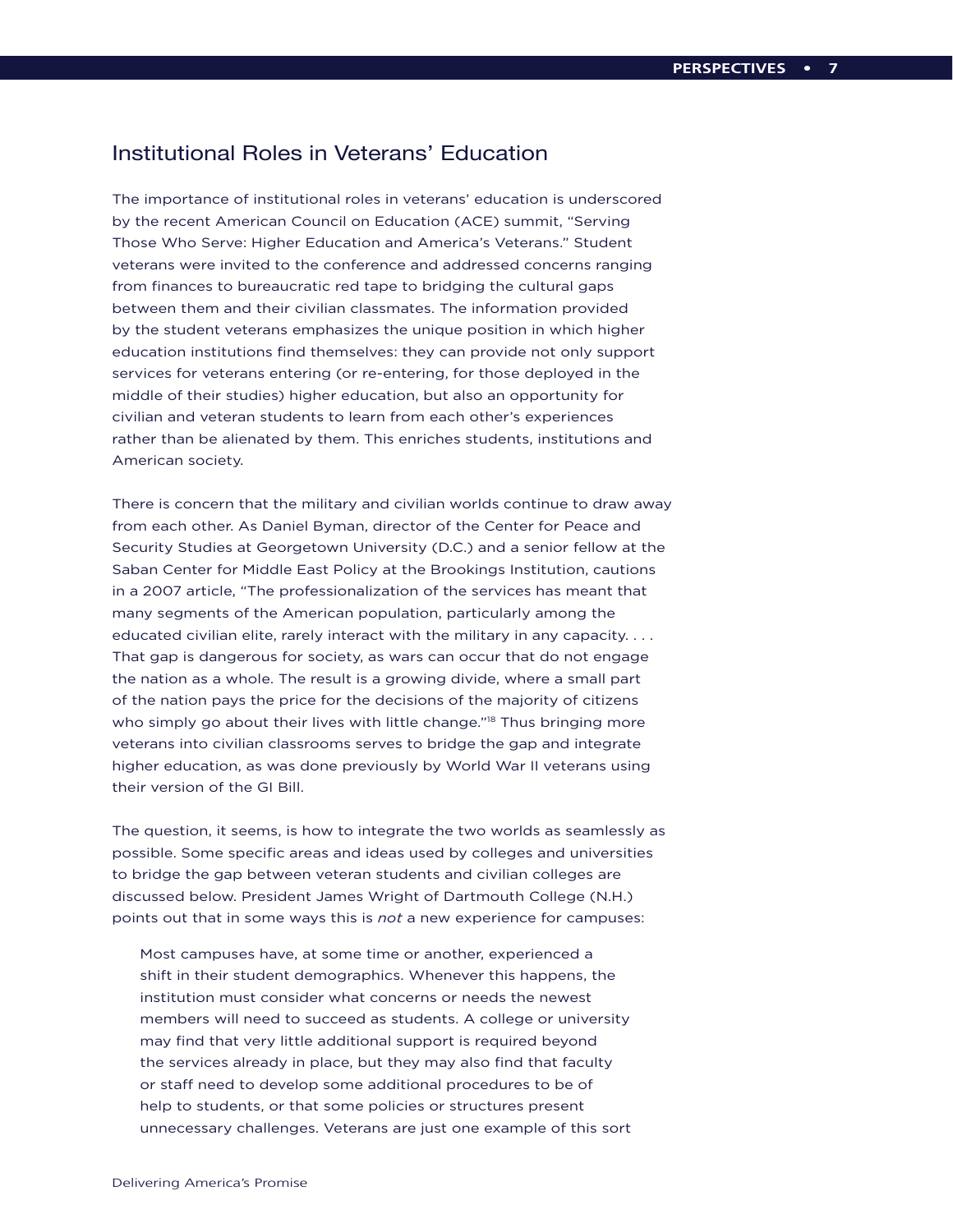of demographic shift and I anticipate that institutions will be able to adapt successfully to include them.<sup>19</sup>

## Services and Supports for Student Veterans: Dismantling Barriers

How can institutions enroll and retain more veteran students given U.S. Department of Veterans Affairs data showing that while 71 percent of veterans use some portion of their GI Bill benefits, only 6 percent exhaust them?20 What institutional departments need to work together to keep veteran students from dropping out in frustration or never enrolling in the first place? How can institutions integrate the needs of their veteran students (including veteran students with disabilities) with those of all the other student populations they serve?

The message from student veterans themselves thus far has emphasized that multiple barriers to their enrollment and retention exist and that with the anticipated wave of returning veteran students using GI Bill monies to attend college, they will need to be dismantled. A sampling of barriers include:

- **n Informational Barriers**—How do veterans obtain information on postsecondary education options, including transfer credit policies and financial aid policies, without experiencing Catch-22 situations such as having their phone calls being transferred from office to office and finally being told that no one can help them because they are not yet students?<sup>21</sup>
- **Financial Barriers**—What can institutions do to help veterans finance an education while not shortchanging the rest of the student body? Even though the new GI Bill promises more benefits for veterans, even current MGIB benefits are often not received by colleges until well after veterans enroll. This is because it takes the VA months to certify eligibility, meaning that many veterans have to find a way to pay tuition and fees out of pocket and wait for refunds. Those who lack money to pay up front frequently cannot enroll.
- **Cultural Barriers**—How can institutions make veteran students feel more comfortable on campuses given gaps between collegiate and military culture? These gaps are exacerbated by views on both the current Iraq and Afghanistan conflicts and historical differences stretching back to Vietnam, age, and socioeconomic differences between some veteran students and their classmates, among other cultural barriers. How can institutions do what they can to prevent the kind of experience described by a Korean-American woman veteran attending classes in the strongly anti-war atmosphere of the University of Oregon after having been deployed to Guantanamo? The student was quoted as saying, "'I just had to keep to myself, keep my head down, go to class, come home. Honest to god, it was like me having to pretend I wasn't Asian."<sup>22</sup>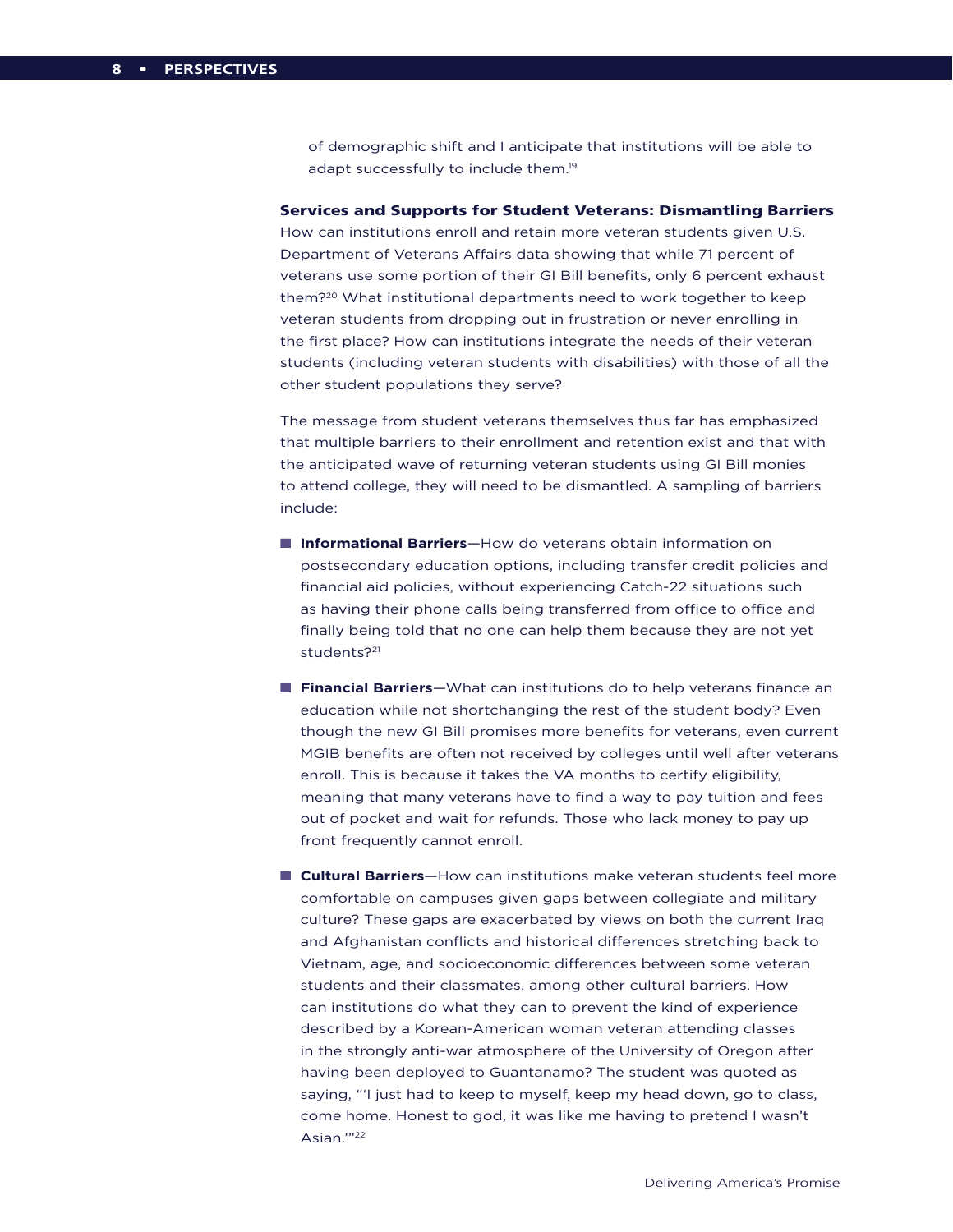**n Injury and/or Trauma-Related Barriers**—What are the needs of disabled veteran students? Are they covered by services and supports already in place for disabled students, or will more and/or different services be necessary given the predominant kinds of battlefield injuries suffered by servicemembers? How will service-related post-traumatic stress disorder (PTSD), depression and other mental health issues affect some veteran students' enrollment and success?

In addition, other barriers are possible, such as dependent/spouse issues, which are not unique to veteran students but can differ from those of other nontraditional students supporting spouses and/or dependents while attending college. Also, state of residence problems can affect tuition and other costs for veterans at state colleges and universities in ways particular to the involuntarily migratory status of military personnel.

While the barriers are significant, they are not insurmountable or unique to this generation of veteran students and colleges. Campuses managed the post-World War II GI enrollment boom through innovative solutions such as buying and anchoring a surplus Coast Guard vessel in Muskingum River as a floating dormitory (Marietta College, Ohio) and converting an old military hospital into apartments (Stanford University, Calif.).<sup>23</sup> A number of institutions and organizations have already begun to address today's obstacles for veteran student enrollees.

## Third-Party and Institutional Veterans Education Support Programs: Examples Across the Higher Education Spectrum

As institutions and their surrounding communities recognize their growing veteran student populations, solutions and support programs for those students have sprung up at colleges, universities and associations across the nation to augment those already in existence (e.g., the Servicemembers Opportunity Colleges program, which has operated since its joint establishment by civilian and military educators in 1972<sup>24</sup>). The programs noted here are far from being an exhaustive listing, but provide insights into creative programs facilitating veteran students' enrollment and success.

## American Council on Education

■ Severely Injured Military Veterans: Fulfilling Their Dreams Project-This program, sponsored by the American Council on Education and funded by private donations, is limited to veterans who have suffered severe injuries and are returning to civilian life. It is open to veterans as soon as they begin recovering from injuries at one of four military hospitals: Bethesda Naval Hospital (Md.); Walter Reed Army Hospital (D.C.);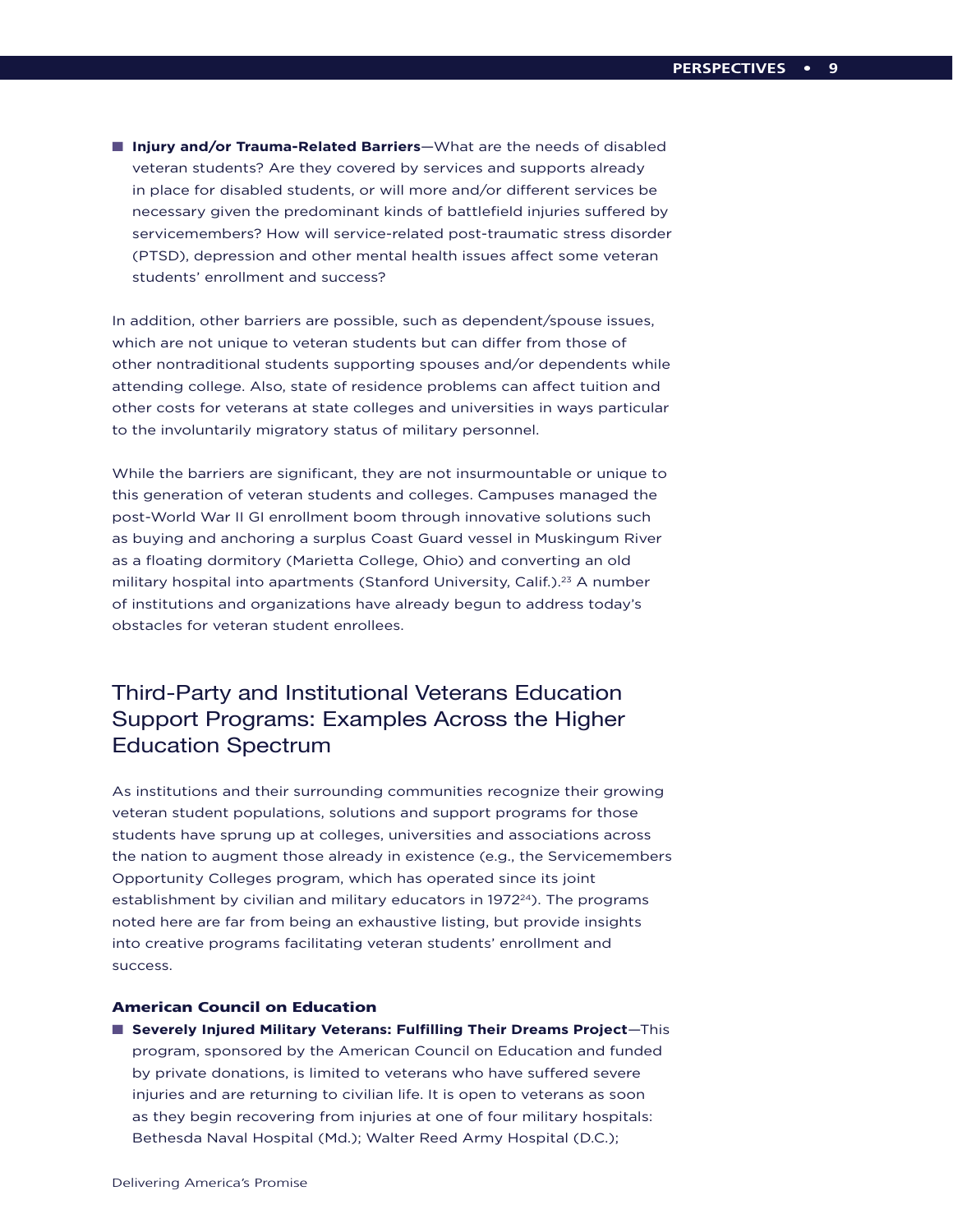Brooke Army Hospital (Texas); and Naval Medical Center San Diego, aka Balboa (Calif.).

Academic advisors meet with injured veterans at these hospitals to develop personally tailored education plans and strategies for success and find resources for the veterans to achieve their educational goals. Once on campus, the veteran students are paired with volunteers from the campus community including students, administrators or faculty who are veterans themselves, family members of veterans, and others simply interested in helping veteran students. These volunteers serve as veterans' advocates on campus as well as liaisons to other organizations when needed.

President James Wright of Dartmouth College (N.H.), who helped create the Fulfilling Their Dreams project in conjunction with ACE after visiting severely wounded Marines at Bethesda and Walter Reed and encouraging them to consider college as an option, says of the program:

The ACE project was designed with a particular focus on severely injured veterans and has maintained that focus throughout its development. Recent figures I've seen show that the number of injured veterans is slowing somewhat and if these numbers continue to decline I don't anticipate that the Fulfilling Their Dreams program will expand in scale. We will need to continue to think of innovative ways to encourage and support these veterans.<sup>25</sup>

## Boots to Books

■ The Boots to Books program at Citrus College in Glendora, California combines both a credit-bearing course for the veteran student and a noncredit course (with materials available on CD-ROM and an online bulletin board, as well as access to a counselor) $26$  for their family, friends and other supporters. Both courses are intended to help veteran students and significant people in their lives make the transition from the military to college studies. The program is specifically designed for veterans—in particular, Operation Enduring Freedom (OEF) and Operation Iraqi Freedom (OIF) veterans—and covers material on interpersonal and coping skills, managing the transfer to civilian life, and other areas affecting returning veterans.

## Combat2College

■ The Combat2College program, located at Montgomery College in Maryland, pairs a Department of Veterans Affairs Medical Center and a community college to enhance and adapt existing campus resources to help OEF/OIF veterans through college. The program focuses on viewing military training and experience as positive assets that can help students develop behaviors and attitudes necessary for academic success.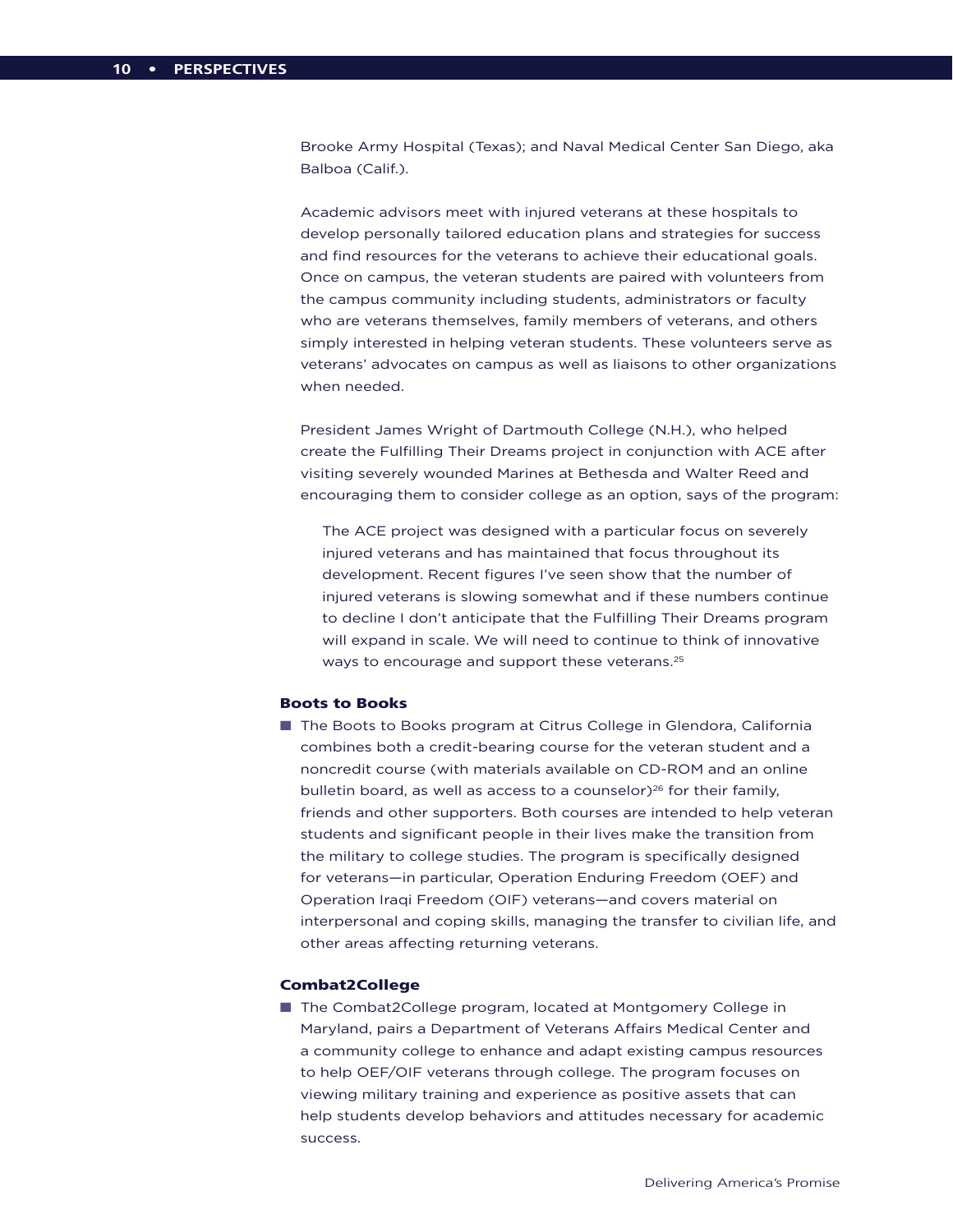## Operation Education

 $\blacksquare$  This scholarship and support program for injured veterans who served after 9/11 and their spouses, located at the University of Idaho in Moscow, Idaho, hopes to have other colleges and universities use its design to start similar programs at their own institutions. The program—a collaboration between the university administration, faculty, staff and students, along with local businesses and individuals—offers veterans with disabilities a wide range of educational, financial and personal supports.

#### Hometown Heroes Teach

■ The University of West Florida in Pensacola, Florida, in conjunction with workforce development agencies and K–12 school districts in the Florida Panhandle, sponsors this program. It assists in retraining wounded and disabled veterans for K–12 teaching careers; the veterans must hold bachelor's degrees and be sufficiently mobile to teach in an ADAcompliant school facility. The program offers financial and relocation assistance, teaching certification, placement, employment assistance, counseling, and a laptop for teaching-related purposes.

## Servicemembers Opportunity Colleges

■ The Servicemembers Opportunity Colleges (SOC), located in Washington, D.C., is a consortium of national higher education associations and participating member institutions that has functioned cooperatively since 1972 with the Department of Defense and military (including the National Guard and Coast Guard) to assist servicemembers in meeting their voluntary educational needs. It operates by means of a contract between AASCU and the Defense Activity for Non-Traditional Education Support (DANTES). Its focus is on access and admission to accredited higher education institutions for veterans, credit transfer and academic credit for military experience and extra-institutional learning, and residency issues.

SOC operates programs that allow servicemembers in the Army, Navy, Marine Corps or Coast Guard to earn associate or bachelor's degrees while on active duty, select colleges concurrently while enlisted in the Army or Army Reserve, and earn college credits/degrees as they serve in the Army National Guard. SOC also coordinates a degree network system allowing servicemembers and active-duty servicemembers' family members to take civilian classes off-duty in classrooms either near or on military installations in the United States, abroad or on Navy and Coast Guard ships. Distance education courses are also offered using various delivery systems.

## Sonny Montgomery Center for America's Veterans

■ Named for Congressman Gillespie V. "Sonny" Montgomery, an alumnus of Mississippi State University who revamped the GI Bill, this center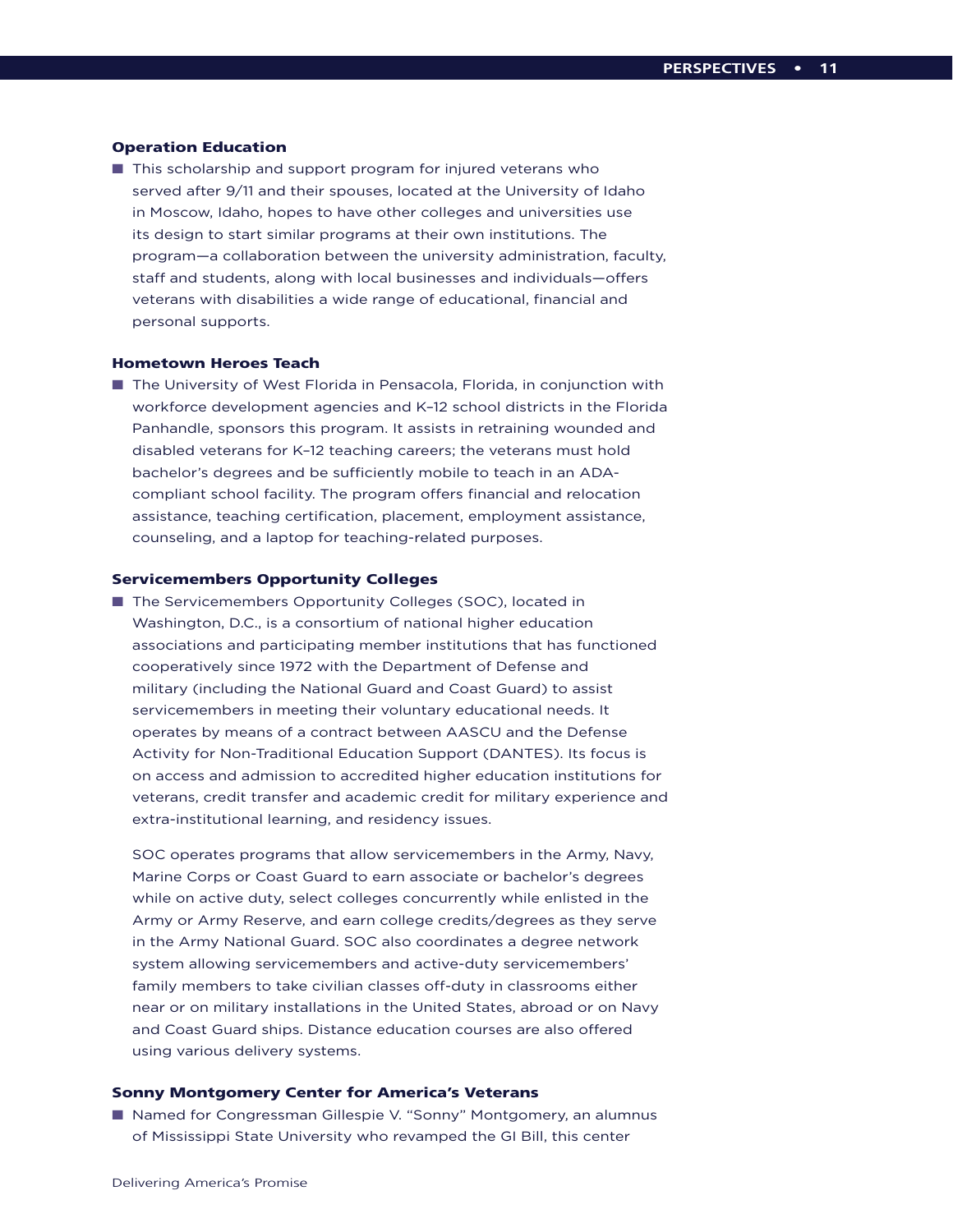uses existing resources at Mississippi State to facilitate interpersonal and academic counseling, provide its own counseling on veterans' educational benefits, and serve as a liaison between veteran students and the VA; it also has a computer center for veterans and is setting up a job fair/career placement program.

## Supportive Education for the Returning Veteran (SERV)

■ The Cleveland State University (Ohio) SERV program calls itself "Your campus CO [commanding officer] ... without the yelling or insults."<sup>27</sup> It offers personalized assistance to veterans navigating campus and GI Bill-related bureaucracy, veterans-only classes for many first-year courses, evening classes so veterans can work during the day, and an individualized orientation program.

## Troops to College

**n** This statewide initiative encompassing the California State University (CSU), the University of California and the California Community Colleges systems is led by the CSU system chancellor and aims to reach the large numbers of both active duty and retired servicemembers either stationed in or who reside in the state (9.2 percent of active duty veterans reside in California and an estimated 27,000 veterans migrate to California every year<sup>28</sup>). The three systems that make up California's public colleges plan to increase outreach, admissions, financial aid advising, and academic advising specifically aimed at the state's veteran population. They will also add courses for veterans both on bases and via distance education. The Troops to College oversight committee is composed of top academic and government officials and military commanders from all the branches of service.

## Policy Implications of the New GI Bill

## Federal Policy Implications

While increasing GI Bill coverage is a sorely needed reaffirmation of the nation's commitment to veterans, there are federal policy implications that will need to be examined as the program evolves and more veterans utilize it:

■ **Military Recruiting and Retention**—While most constituencies support increased higher education access for veterans, concerns were raised (most notably by Senator John McCain [R.-Ariz.] when putting forth an alternative GI Bill) that a more generous GI Bill would affect military retention by encouraging servicemembers to leave the military to use educational benefits. However, the Congressional Budget Office argued differently, estimating that while a potential 16 percent loss in servicemembers could result from more generous benefits, the increase in GI Bill benefits would lead to a 16 percent increase in recruits.<sup>29</sup> The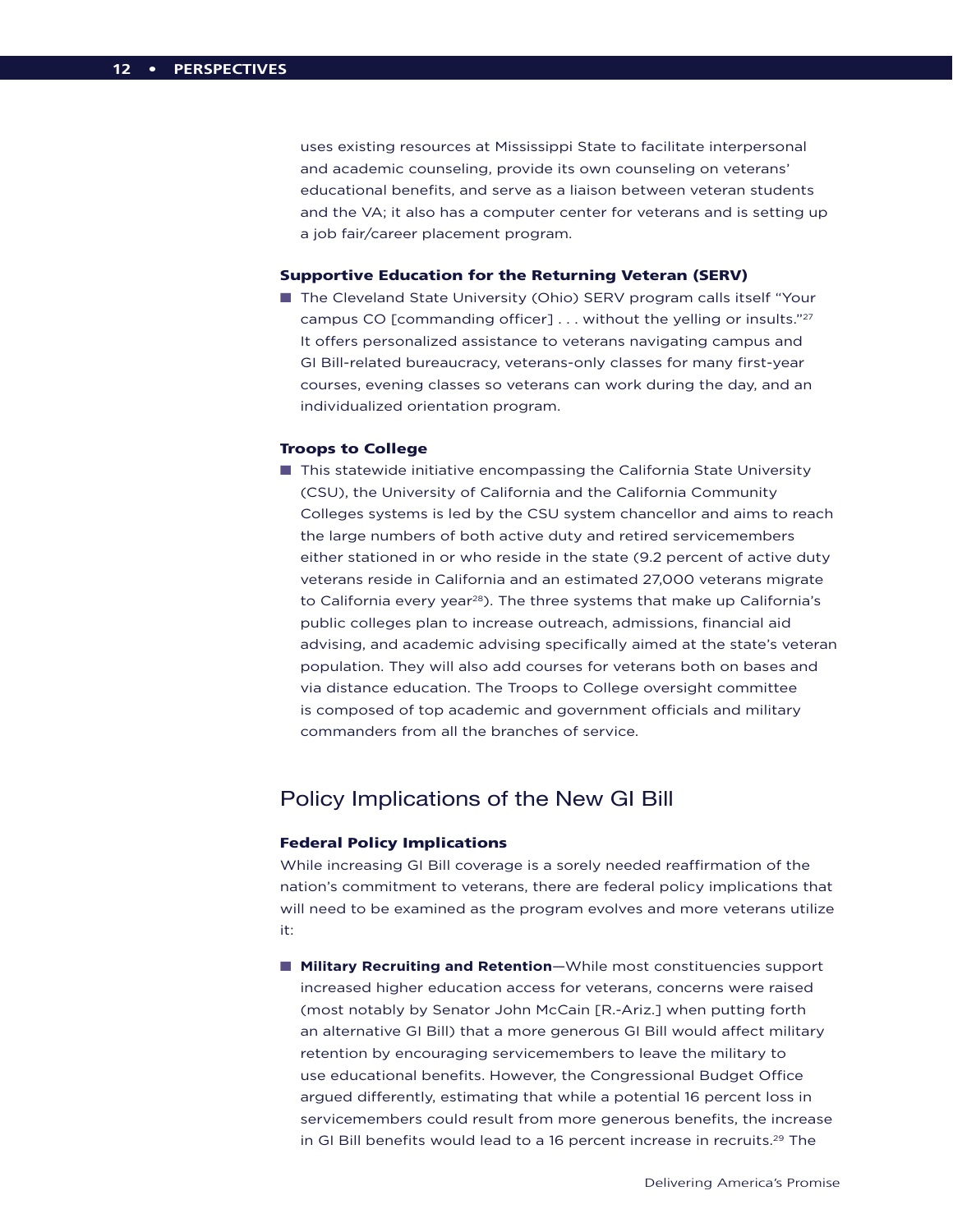compromise language accepted by President Bush allowing transfer of educational benefits to servicemembers' spouses and dependents may also serve to increase military retention and recruitment.

- **Economic**—The total economic impact of an increased GI Bill cannot be estimated until enough veteran students utilizing it have graduated and entered the workforce. However, according to a Department of Veterans Affairs survey (still unreleased, but obtained by veterans' advocacy groups and published in various media) 18 percent of recently returned veterans are unemployed; of those who are employed, 25 percent earn less than \$21,840 per year.<sup>30</sup> Given that statistics show the average college graduate earned \$50,900 in 2005 and the average high school graduate earned \$31,500,<sup>31</sup> increasing veterans' attendance and graduation from college has real economic benefits not only for individual veterans but society as a whole. If veterans can use the new GI Bill to earn college diplomas and as a result obtain jobs that pay more, the economy will benefit from both the increased taxes they pay and increased income they have to spend.
- **n** Americans with Disabilities Act (ADA)-Related-The number of veterans returning from Iraq and Afghanistan with service-connected disabilities (physical and/or psychological) presents a federal policy challenge in terms of monitoring ADA compliance by higher education institutions. Colleges and universities are already required to comply with ADA if receiving federal funds; therefore, this is not a new issue but simply requires continued monitoring by the appropriate federal departments.

## State Policy Implications

Potential state policy implications posed by the new GI Bill and the prospective influx of veteran students into public colleges and universities fall into multiple categories:

- **Enrollment**—How big an influx of veterans can we expect? How will increased enrollments and demographic shifts of veterans caused by reassignments and base realignment/closings affect state colleges on the two- and four-year level? How will veteran enrollment drive class size?
- **Staffing**—How will an increased influx of veteran students affect staffing (both faculty and non-faculty) for state colleges, particularly in the current fiscal climate? Will state legislators support increased appropriations, or will state colleges suffer through budget cuts to properly serve returning veteran students and their traditional enrollment populations?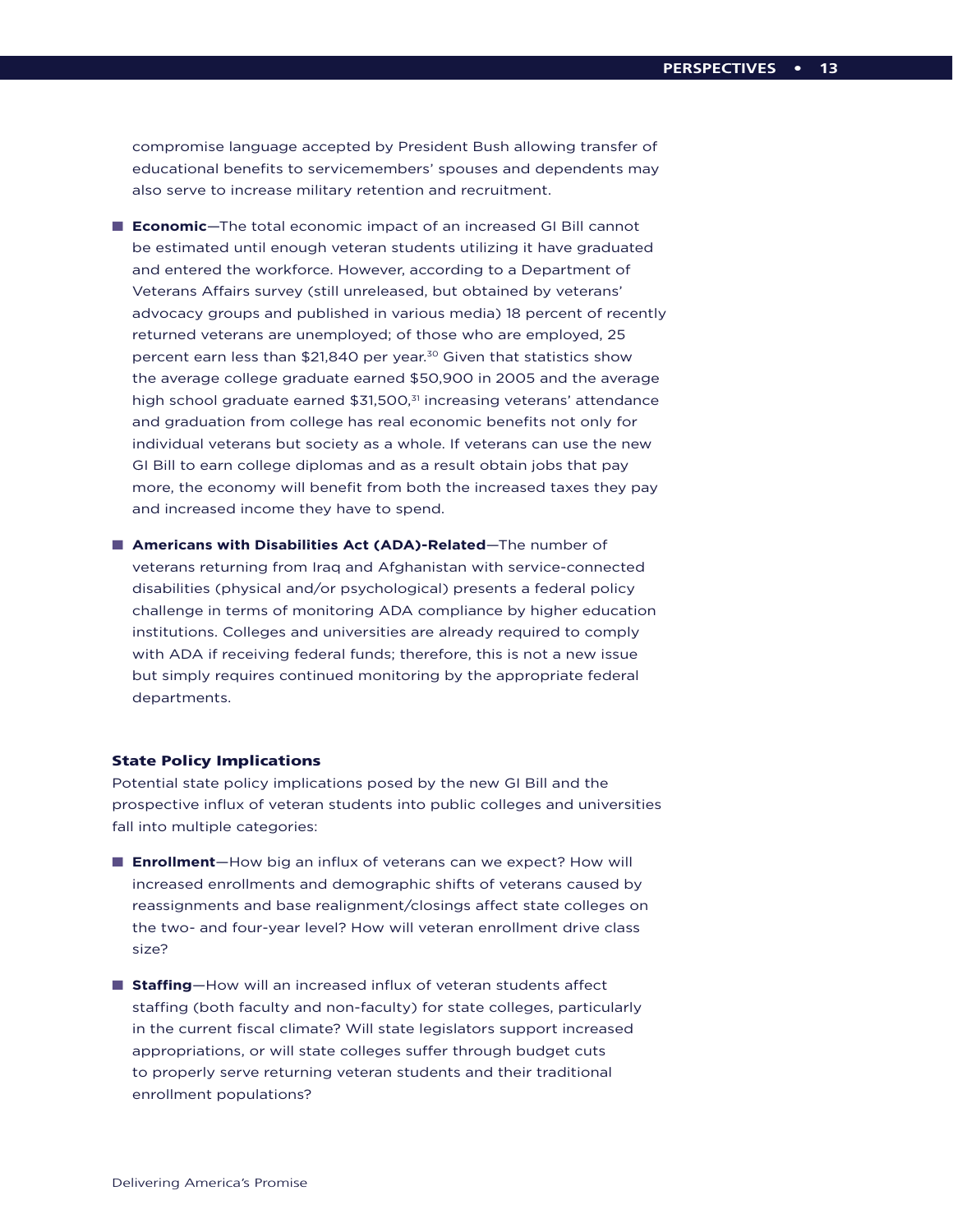- **n** Deployment and Re-Enrollment Issues-What policies need to be enacted to keep veteran students from being dropped from public colleges and universities due to mid-semester deployment, and what policies need to be enacted to make it easier for them to re-enroll?
- **Finance**—What state and/or institutional policies need to be changed or enacted to help veterans actually use their new GI Bill benefits? What steps do states need to take to ensure that the financial costs of states enacting veteran-friendly policies—such as in-state tuition eligibility—are not borne solely by public colleges?
- **n Infrastructure**—What will states need to commit to public colleges and universities' infrastructure—already suffering, in many cases, from a decade-long backlog of deferred maintenance—to accommodate an influx of veteran students, some with disabilities that may require newer assistive technology or other infrastructure modifications under the ADA?

## Institutional Policy Implications

While each institution must be free to establish its own policies and procedures and thus no one-size-fits-all proposal is appropriate, some common institutional policy themes to consider emerge in the wake of the new GI Bill:

- **n** Outreach and Admission-How can institutions reach out to veteran students undergoing the transition from military to civilian life and make them feel comfortable enough with a civilian institution to apply for admission?
- **Enrollment and Student Life**—How can institutions meet the particular needs of veteran students? These needs include, but are not limited to, a veterans' center where they can relax with fellow veterans, "onestop" assistance with various VA paperwork and help crafting resumés that effectively showcase both their military training and their civilian scholarship. How can institutions successfully integrate the veteran student population with the myriad of other student constituencies on campus without offending or patronizing any one group?
- **n Disability Services**—How can current disability services at institutions adapt to an influx of veterans who, due to modern medical advances, have survived physical injuries that were fatal to previous generations of battlefield veterans—and who have also come home with PTSDrelated issues, in some cases? While disability services offices have been adapting to the growing population of students with various disabilities for years, this new group's issues will need to be examined in light of what accommodations are reasonable, legal and practical at a given institution.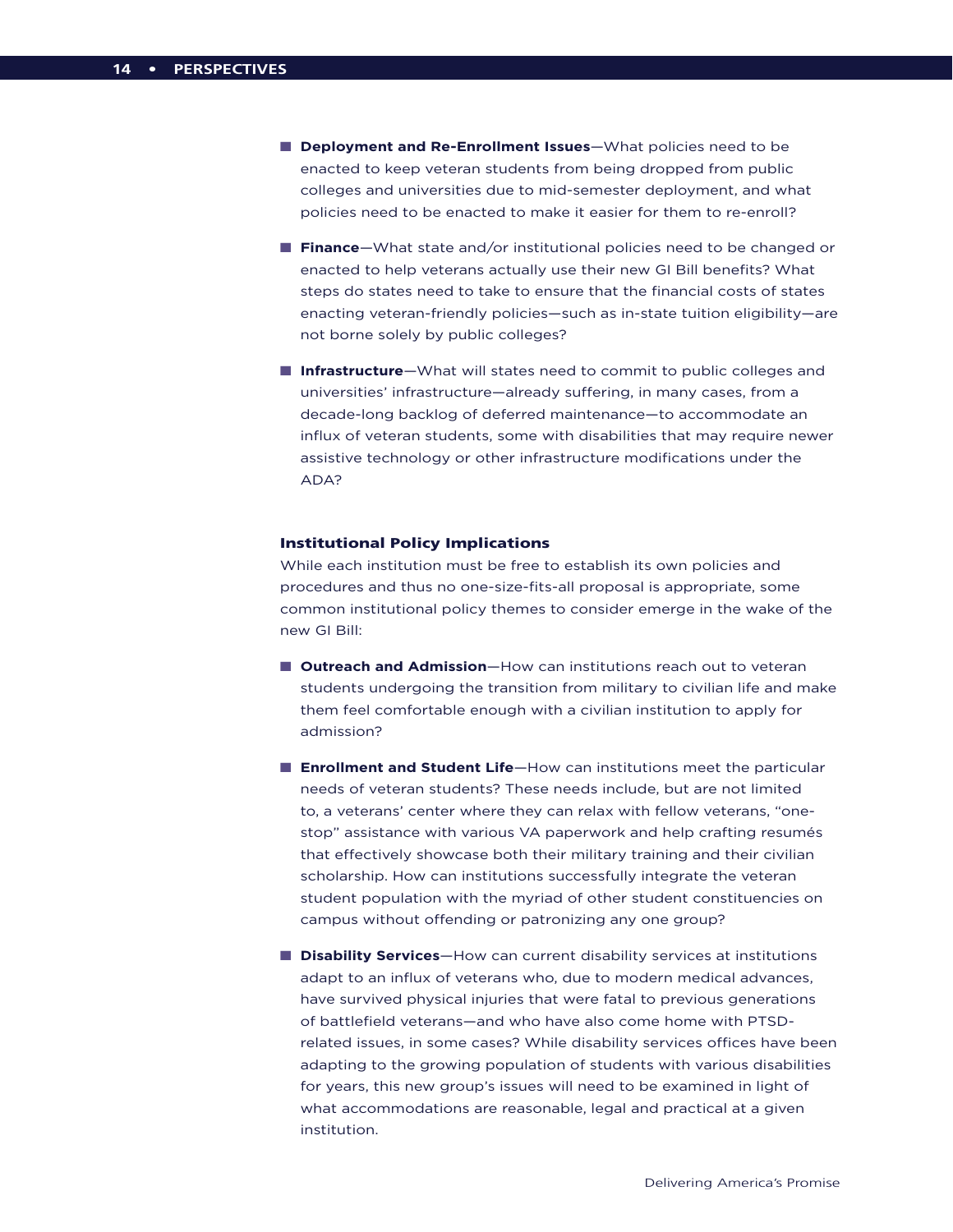## Summary and Conclusions

Higher education is facing a new influx of veteran students utilizing the GI Bill to further their educations and move up the economic ladder. These veterans, as a population, have certain unique educational and cultural needs in order to make a successful transition from the military to the civilian college environment. Some bring with them physical and other challenges.

These veterans' needs require the investment of finances and other resources on the part of colleges. Given the precedent of post-World War II adjustments by the higher education establishment to veterans enrolling en masse, colleges and universities are well equipped to handle this specific task. Colleges and universities have made adjustments for student demographic shifts on campuses over time; veterans may have different needs than other cohorts, but can be accommodated just as they have been in the past.

Educating veterans also makes good economic sense from both the national and state point of view. Given the fierce competition in the global market and recent studies (including the Spellings Commission) warning that America is in danger of losing its pre-eminence in higher education, having more Americans earn college degrees is a national economic imperative. Many veterans possess technical skills that can be adapted to a civilian job market by way of majoring in a subject that utilizes those skills in a civilian environment. On the state level, states benefit economically from educating more of their residents, who then are in a better position to find higher-paying jobs and bring more money into their states' economies through both taxes and the purchasing of goods and services.

Quite simply, America owes its veterans a debt of honor for their service to their country. Expansion of the GI Bill, as well as state and institutional programs to assist them in entering (or re-entering) college, will begin paying that debt of honor and give this new generation of Iraq and Afghanistan veterans the same chance the World War II veterans received to attend college. These measures also offer a chance for both civilian and veteran students to learn from each other and enrich the entire higher education community—and their surrounding communities—by so doing.

The author would like to extend a special thank-you to President James Wright of Dartmouth College (N.H.), who generously took time from his presidential duties to be interviewed via e-mail for this paper.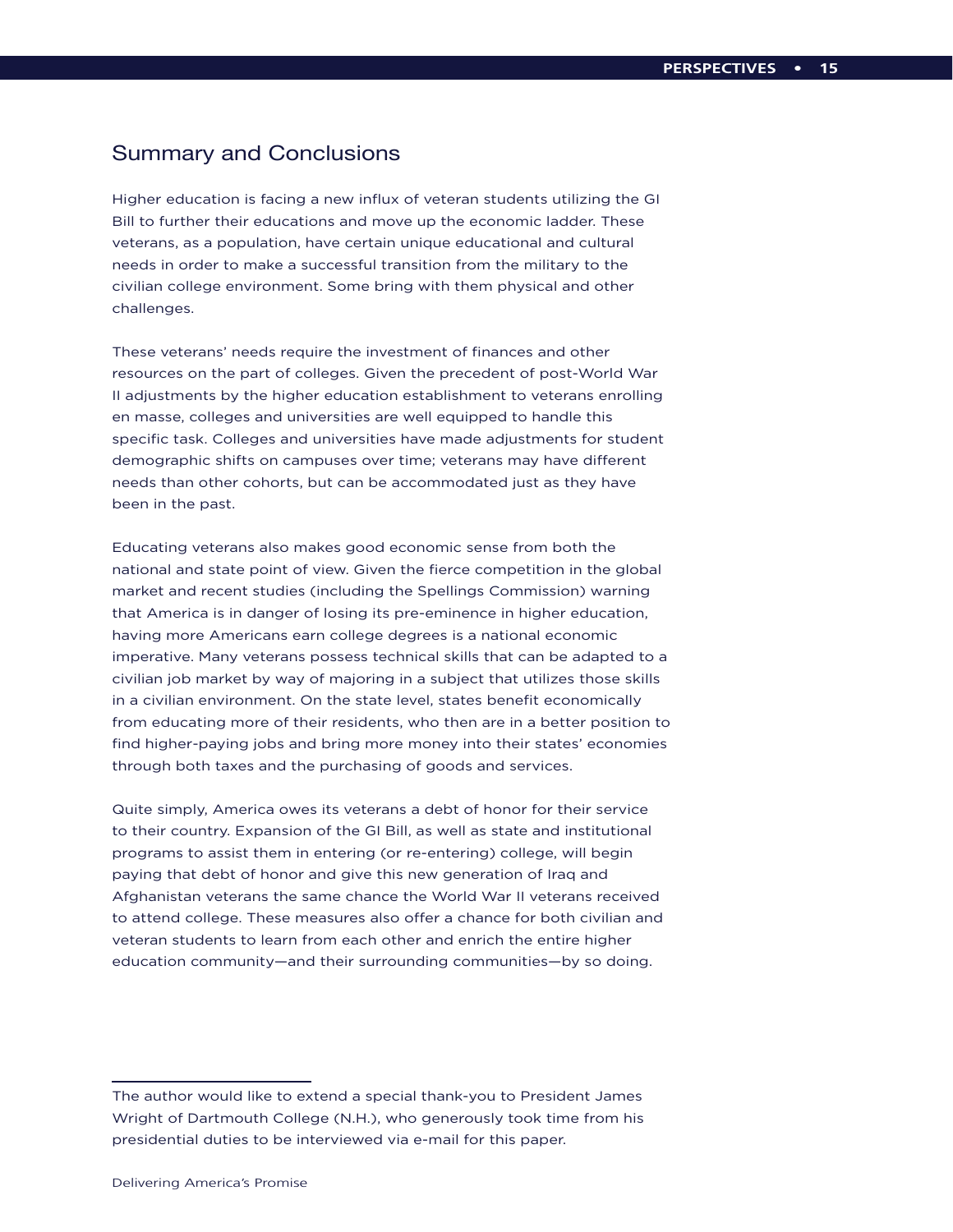## **Resources**

This brief listing of electronic resources available to institutions on veterans' educational issues does not pretend to be comprehensive in a rapidly evolving field and is not an endorsement of any particular organization, but is offered as a service to readers.

## U.S. Government Links

#### **U.S. Department of Defense**

Defense Activity for Non-Traditional Education Support (DANTES):

- **Severely Injured Service Member and Spouse Scholarship Opportunities**—Links servicemembers and spouses to schools that are either currently offering or willing to offer educational programs/scholarships via distance learning or when servicemembers and spouses return home from treatment or convalescence facilities. www.dantes.doded.mil/sfd/index.asp?Flag=True
- **Troops to Teachers** (federal program funded by the U.S. Department of Education but administered by DANTES to assist servicemembers and spouses in transitioning to second careers as teachers in high-need specialties and areas). www.dantes.doded.mil/dantes\_Web/troopstoteachers/Overview.asp

#### **U.S. Department of Education**

Veterans Upward Bound (free federal program to assist low-income and/or firstgeneration college students who are veterans refresh academic skills; also may include college application assistance, academic counseling and other assistance). http://navub.org/programinfo.htm

#### **U.S. Department of Labor/U.S. Department of Defense**

DOL-DoD Military Spouse Career Advancement Accounts—Partnership between the U.S. Departments of Labor and Defense to address the educational and career needs of military spouses. Funding available in eight states. www.voled.doded.mil/voled\_ web/spousecaa/spouse\_caa.asp)

#### **U.S. Department of Veterans Affairs**

- Official GI Bill Web site: www.gibillva.gov/GI\_Bill\_Info/benefits.htm
- "Seamless Transition" Web site for Operation Enduring Freedom/Operation Iraqi Freedom (OEF/OIF) veterans: www. seamlesstransition.va.gov/index.asp

## Association/Organization/Institutional Links

#### **American Council on Education (ACE)**

- **Military Programs**—General link for information on ACE military programs. www. acenet.edu/Content/NavigationMenu/ProgramsServices/MilitaryPrograms/index. htm
- **Severely Injured Military Veterans: Fulfilling Their Dreams**—ACE initiative helping severely injured veterans and their families manage the transition to higher education. www.acenet.edu/Content/NavigationMenu/ProgramsServices/ MilitaryPrograms/veterans/index.htm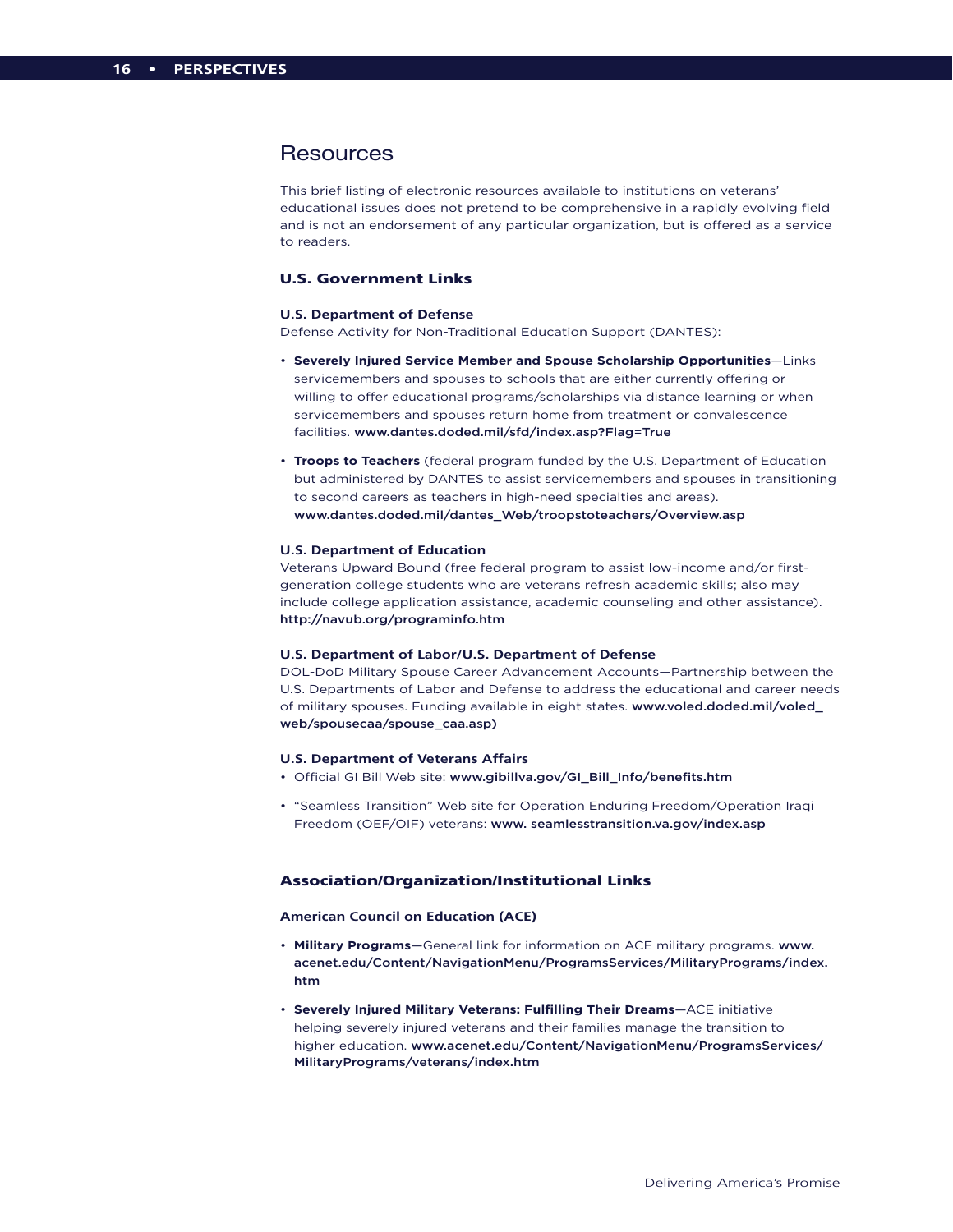### Other Association/Organization/Institutional Links

**Boots to Books**—Course offered at Citrus College (Calif.) for veteran students and their friends, family and supporters on transitioning from the military to college studies. www.bootstobooks.org/Home\_Page.html

**Combat2College (C2C)**—Collaboration between the District of Columbia Veterans Administration Medical Center and Montgomery College (Md.) to provide services for veteran students. www.montgomerycollege.edu/coinbat2college/

**Hometown Heroes Teach**—University of West Florida program aiding wounded/ disabled servicemembers to transition into K-12 teaching and provide teachers for high-need areas. www.uwf.edu/hometownheroesteach/

**Iraq and Afghanistan Veterans of America (IAVA)**—National organization of Iraq and Afghanistan veterans and civilian supporters focusing on veterans' issues including the GI Bill. www.iava. org/

**National Association of Veterans' Program Administrators**—Professional association for campus-based and community-based veterans' programs administrators. www.navpa.org/NAVPA\_Web/index.htm

**Operation Education**—University of Idaho scholarship program assisting wounded veterans and their spouses in obtaining a college education. www.uihome.uidaho. edu/operationeducation

**Servicemembers Opportunity Colleges (SOC)**—Consortium of national higher education associations (AASCU and AACC) and participating member institutions functioning in cooperation with the Department of Defense and military services to help meet servicemembers' voluntary higher education needs. www.soc.aascu.org

**Student Veterans of America**—National organization of veteran students focusing on providing a smooth transition into higher education for veterans. www.studentveterans.org/

**Supportive Education for the Returning Veteran (SERV)**—Cleveland State University (Ohio) support program for veterans on campus, offering veteran-only classes and other services. www.csuohio.edu/academic/serv/

**The Partnership for Veterans Education**—National coalition of higher education associations and veterans' advocacy organizations focusing on veterans' education.

- **Troops to College**—California statewide initiative at all public colleges to provide educational opportunities and assistance to active duty servicemembers and veterans. www.troopstocollege.ca.gov/
- **Vets for Vets**—Student veteran support group located at the University of Wisconsin-Madison. http://vets.studentorg.wisc.edu/

## Other Links

**Military Officers Association of America (MOAA)**—Offers scholarships to dependents of servicemembers who meet certain criteria. www.moaa.org/serv/serv\_education/ serv\_education\_assistance/serv\_education\_assistance\_grants.htm

**National Military Families Association**—Offers scholarships to military spouses. www. nmfa.org/site/PageServer?pagename=Spouse\_Scholarship

**The Fund for Veterans' Education**—Privately funded scholarship organization for veterans who served after September 11, 2001 and are now enrolled in a college or vocational-technical school. www.veteransfund.org/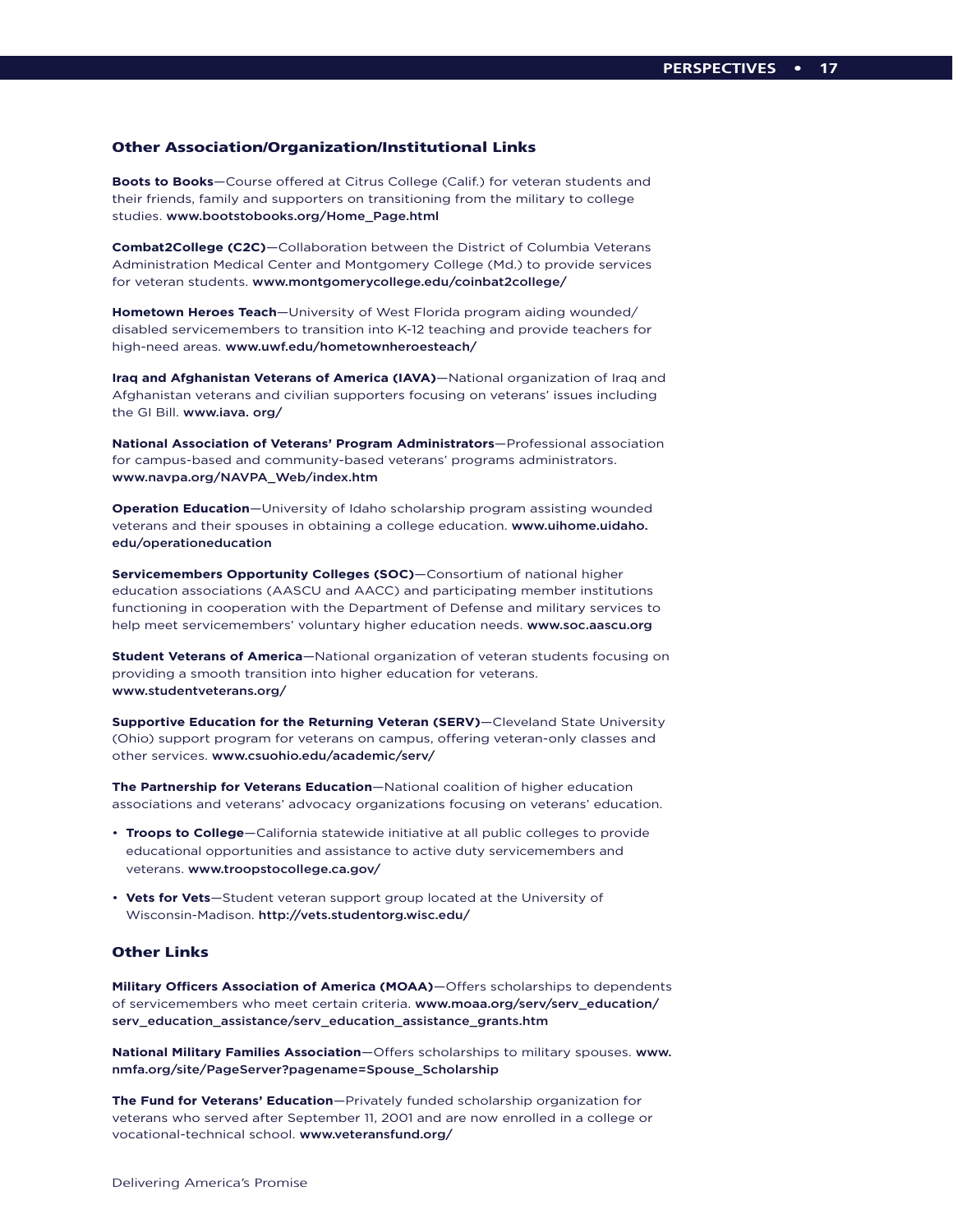## **Endnotes**

1 "The Campaign for a New G.I. Bill: Facts and Legislation," retrieved June 24, 2008 from www.newgibill.org/facts-legislation.php.

2Ibid.

3Suzanne Mettler, "Bringing the State Back in to Civic Engagement: Policy Feedback Effects of the G.I. Bill for World War II Veterans," *American Political Science Review,* Vol. 96 No. 2, June 2002. Downloaded January 30, 2008 from WilsonWeb.

4Vanessa Williamson, "A New GI Bill: Rewarding our Troops, Rebuilding Our Military," *Iraq and Afghanistan Veterans of America Issue Report,* January 2008, downloaded January 30, 2008 from www.iava.org/documents/ANewGIBill.pdf.

5Paul Dickson and Thomas B. Alien, "Marching on History," *Smithsonian*, February 2003, downloaded May 23, 2008 from WilsonWeb; U.S. Department of Veterans Affairs, "GI Bill History," retrieved from www.gibill.va.gov/GI\_Bill\_Info/history.htm.

6Edwin Keister, Jr., "The G.I. Bill May be the Best Deal Ever Made by Uncle Sam," *Smithsonian*, v25, November 1994, downloaded May 23, 2008 from WilsonWeb.

7Patrick Campbell, "Empty Promises—The Lure of the GI Bill," *San Francisco Chronicle,* Sunday, May 4, 2008, G-l, downloaded May 8, 2008 from www.sfgate. com/cgi-bin/article.cgi?f=/c/a/2008/05/03/INTF10B92B.DTL.

8U.S. Department of Veterans Affairs, "Montgomery GI Bill (Chapter 30) Increased Educational Assistance Allowance Rates," retrieved May 8, 2008 from www. gibillva.gov/GI\_Bill\_Info/rates/CH30/ch30rates100107.htm.

9The College Board, *Trends in College Pricing 2007,* p. 6, released October 2007, available at www.collegeboard.com/prod\_downloads/about/news\_info/trends/ trends\_pricing\_07.pdf.

10Milton Greenberg, "How the GI Bill Changed Higher Education," *The Chronicle of Higher Education,* June 8, 2004 supp, p. B9-B11, retrieved from WilsonWeb May 19, 2008.

11Elizabeth Redden, "Gauging the New GI Bill," *Inside Higher Ed,* June 20, 2008, retrieved from www.insidehighered.com/news/2008/06/20/gibill June 30, 2008.

<sup>12</sup>President James Wright, Dartmouth College (N.H.), interview May 30, 2008.

<sup>13</sup>Elizabeth Redden, "Gauging the New GI Bill," Inside Higher Ed, June 20, 2008. <sup>14</sup> "Ohio Becomes First State to Offer In-State Tuition to All G.I. Bill Participants,"

downloaded July 14, 2008 from http://universitysystem.ohio.gov/veterans/.

<sup>15</sup>SHEEO, "State Tuition, Fees, and Financial Aid Policies for Public Colleges and Universities, 2005-06," p. 26, 2006, retrieved June 17, 2008 from http://www. sheeo.org/finance/tuitionfee06.pdf.

16"State Tuition Policies for Active-Duty Military and Family Members," Department of Defense (DoD), 2006.

17Michigan HR122, adopted May 25, 2007, text retrieved from NetScan June 16, 2008. 18Daniel Byman, "Veterans and Colleges Have a Lot to Offer Each Other," *The* 

*Chronicle of Higher Education,* December 14, 2007, Vol. 54, Issue 16, p. B5, retrieved from http://chronicle.com/weeklv/v54/il6/16b00501.htm June 10, 2008.

<sup>19</sup>President James Wright, Dartmouth College (N.H.), interview May 30, 2008.

<sup>20</sup>Kelly Field, "As Congress Prepares to Expand GI Bill, Colleges Reach Out to Veterans," *The Chronicle of Higher Education,* June 9, 2008, retrieved from http:// chronicle.com/dai1y/2008/06/3277n.htm June 9, 2008.

21Doug Lederman, "Preparing for an Influx," *Inside Higher Ed,* Friday, June 6, 2008.

22David Wright, "'Telling' Hard Truths About War," *Inside Higher Ed,* March 25, 2008, retrieved from http://insidehighered.com/views/2008/03/25/wright June 10, 2008.

<sup>23</sup>Edwin Keister, Jr., "The G.I. Bill May be the Best Deal Ever Made by Uncle Sam," *Smithsonian*, v25, November 1994, downloaded May 23, 2008 from WilsonWeb.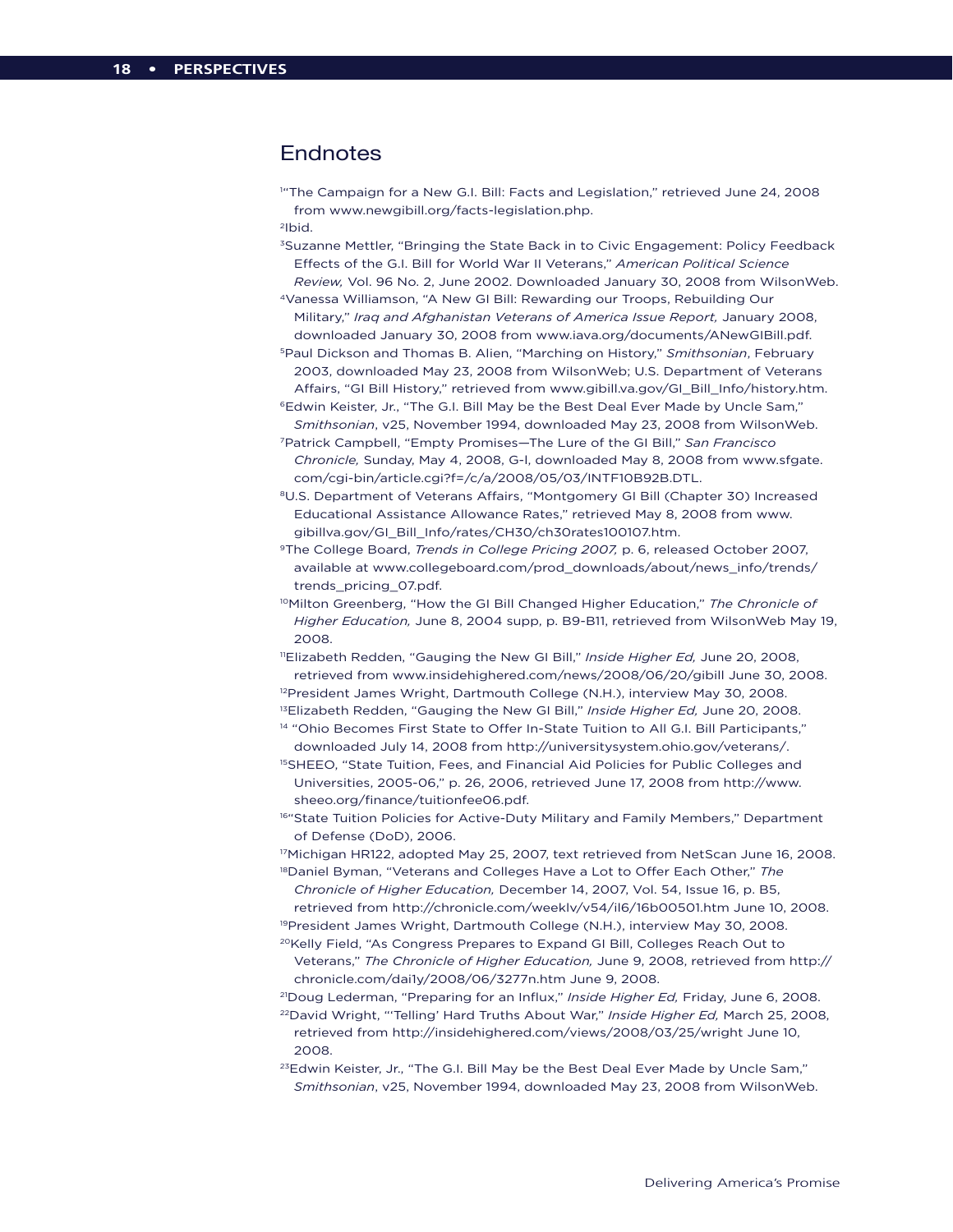- <sup>24</sup>*Servicemembers Opportunity Colleges (SOC) 2007-2009 Brochure.* Washington, D.C.: Servicemembers Opportunity Colleges, sponsored by American Association of State Colleges and Universities and American Association of Community Colleges.
- 25President James Wright, interview, May 30, 2008.
- <sup>26</sup>Boots to Books information, retrieved June 12, 2008 from www.bootstobooks.org/ Non-Credit Course.html.
- <sup>27</sup>Cleveland State University SERV Program, PowerPoint presentation retrieved June 12, 2008 from www.csuohio.edu/academic/serv/.
- <sup>28</sup>Statement of Allison G. Jones, assistant vice chancellor, California State University System, Before the United States Senate Committee on Veterans' Affairs "VA and DOD Education Issues," July 31, 2007, retrieved September 5, 2007, from http:// veterans.senate.gov/public/index.cfm?pageid=16&release\_id=11177&sub\_release\_ id=11254&view=all.
- 29Congressional Budget Office letter to Senator Judd Gregg, Ranking Member, Committee on the Budget, May 8, 2008, downloaded June 25, 2008 from www. cbo.gov/ftpdocs/92xx/doc9212/s22.pdf.
- 30Stephen Barr, "Veterans Return to Bleak Job Market," *The Washington Post,*  April 1, 2008, retrieved from www.washingtonpost.com/wp-dyn/content/ article/2008/03/31/AR2008033102586.html June 25, 2008.
- 31Sandy Baum and Jennifer Ma, *Education Pays 2007: The Benefits of Higher Education for Individuals and Society,* The College Board, released September 12, 2007.